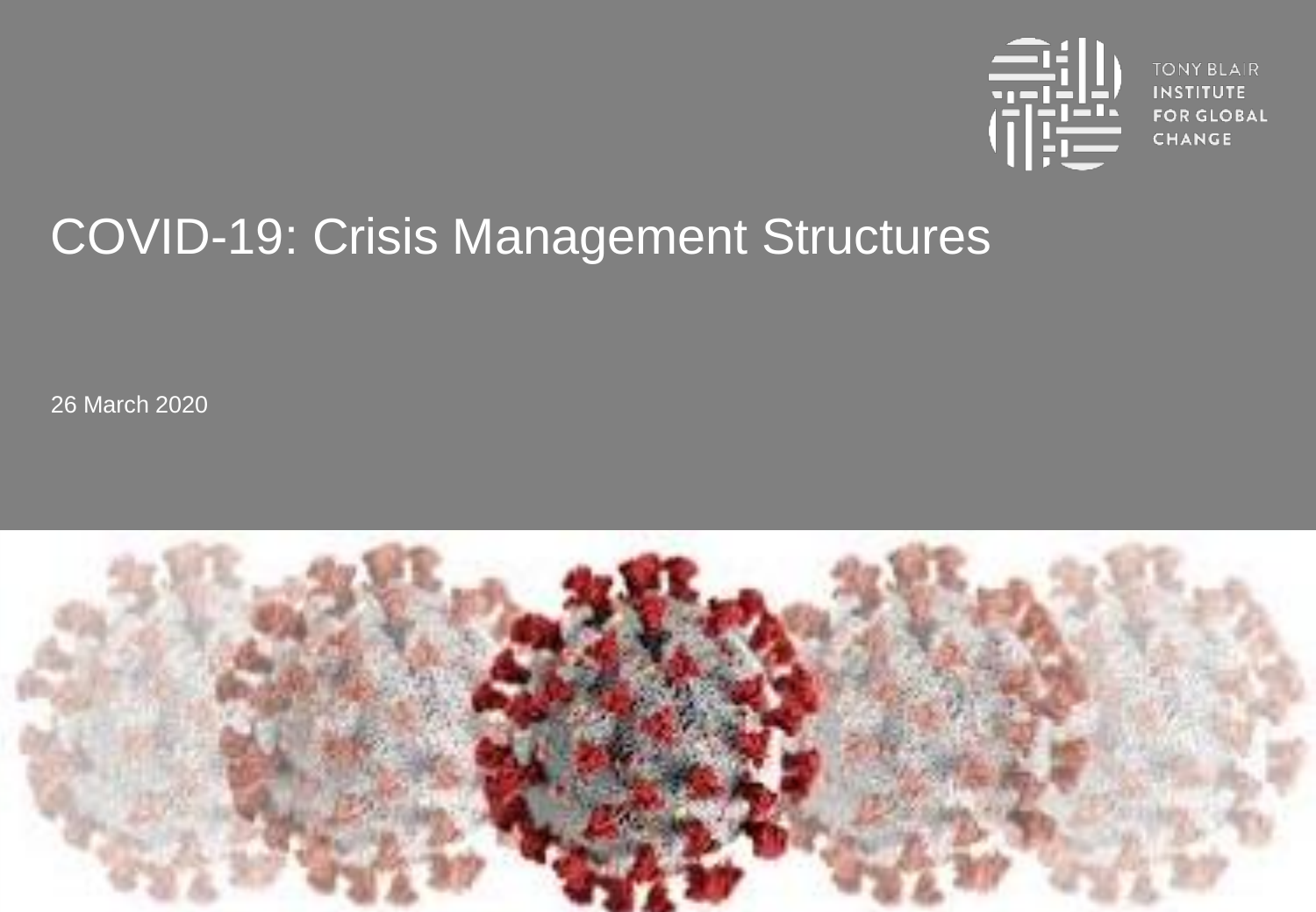## Crisis management checklist for leaders



- ✓ **Lead from the front**  demonstrate active and visible leadership. Political authority will be more important than ever given the complexity and global scale of the Covid crisis.
- ✓ **Assign one focal person** to coordinate whole-of-government crisis response efforts with delegated authority from the head of state. This goes beyond the Ministry of Health-led EOC
- Utilise emergency powers to facilitate rapid operationalisation of policy adjustments as the national health and economic crisis warrants it.
- ✓ **Establish a forward-looking whole-of-government crisis-management structure** that evolves as the nature of the pandemic and its social and economic consequences evolve. Staff the crisis management structure with the **right people** and right skills, with a focus on data collection and analysis, coordination and rapid decision-making.
- ✓ Institutionalise **technology-enhanced data collection, analysis and reporting capability and infrastructure** for real-time decision-making.
- ✓ **Establish and stick to a battle rhythm** to coordinate and command the crisis response efforts. Heads of state should receive updates on a daily basis at least.
- ✓ **Communicate frequently and regularly** to mobilise the public behind the response efforts, and ensure consistent messaging across all communities.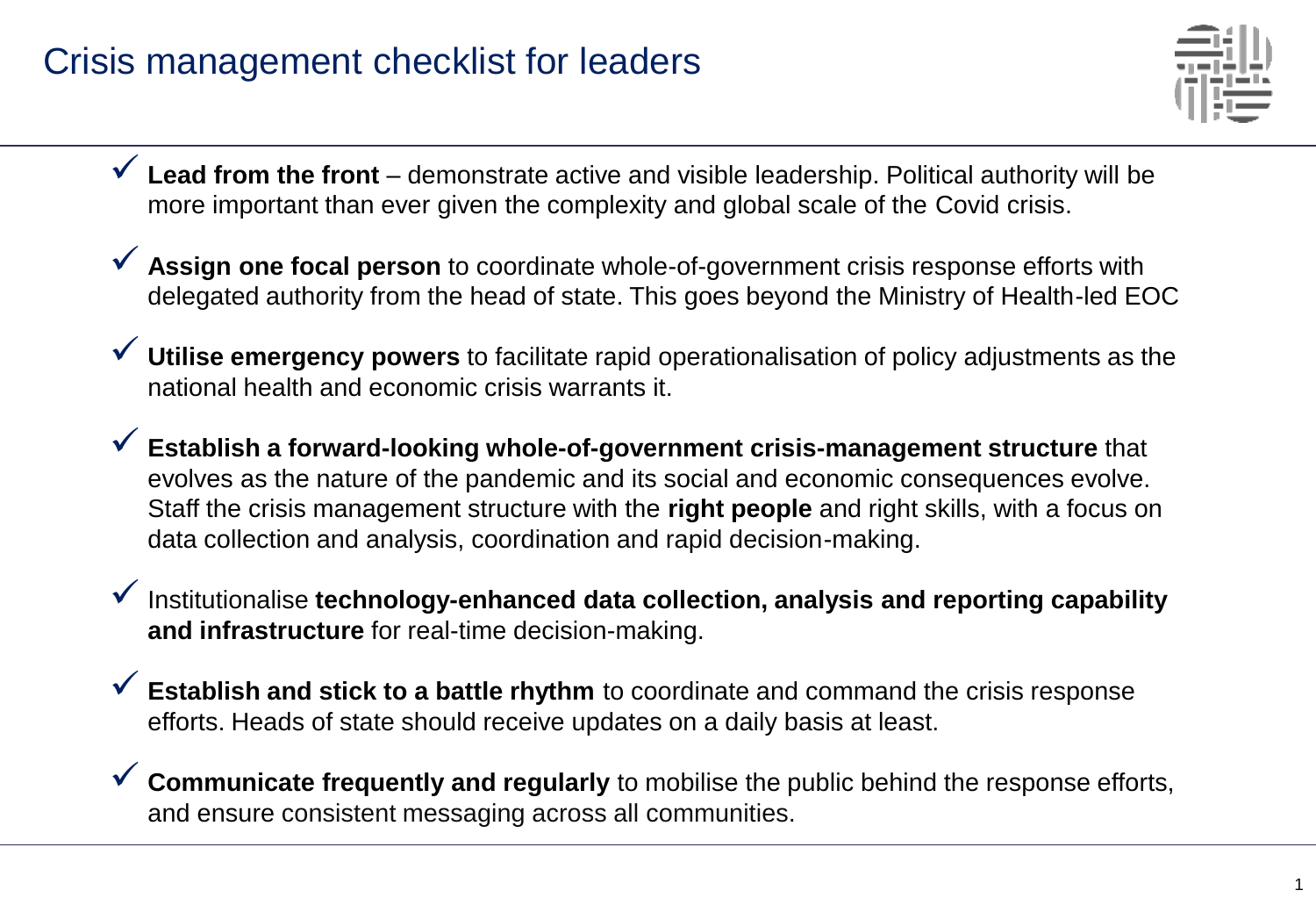Coronavirus requires you to tackle a health and economic crisis simultaneously. You need a **command structure** to lead the health crisis response, and a crossgovernment **coordination structure** on wider economic and social policies



#### **Head of State (HoS)**

#### **Crisis Command Centre (CCC)**

**Purpose:** Drive the operational response. Collect and provide data to enable effective crisis management and decision-making.

#### The **Crisis Coordinator** should provide you with:

- o Daily briefings on case numbers, supplies, financial resourcing, healthsystem preparedness and trend analysis
- o Updates on anticipated problems and recommended strategies or requests for assistance
- o A forward look on critical decisions
- o Requests for support with donor engagement

#### **Cross-Government Crisis Committee**

**Purpose:** Guide decisions on economic, social and security issues and the intersection between them. Coordinate implementation government-wide.

The Crisis Committee will bring together key ministers to coordinate and:

- Agree the political strategy as the phases of the response progress
- **Prioritise financial resources**
- Manage the effects of the economic crisis and plan for both short and long-term recovery
- Align public communications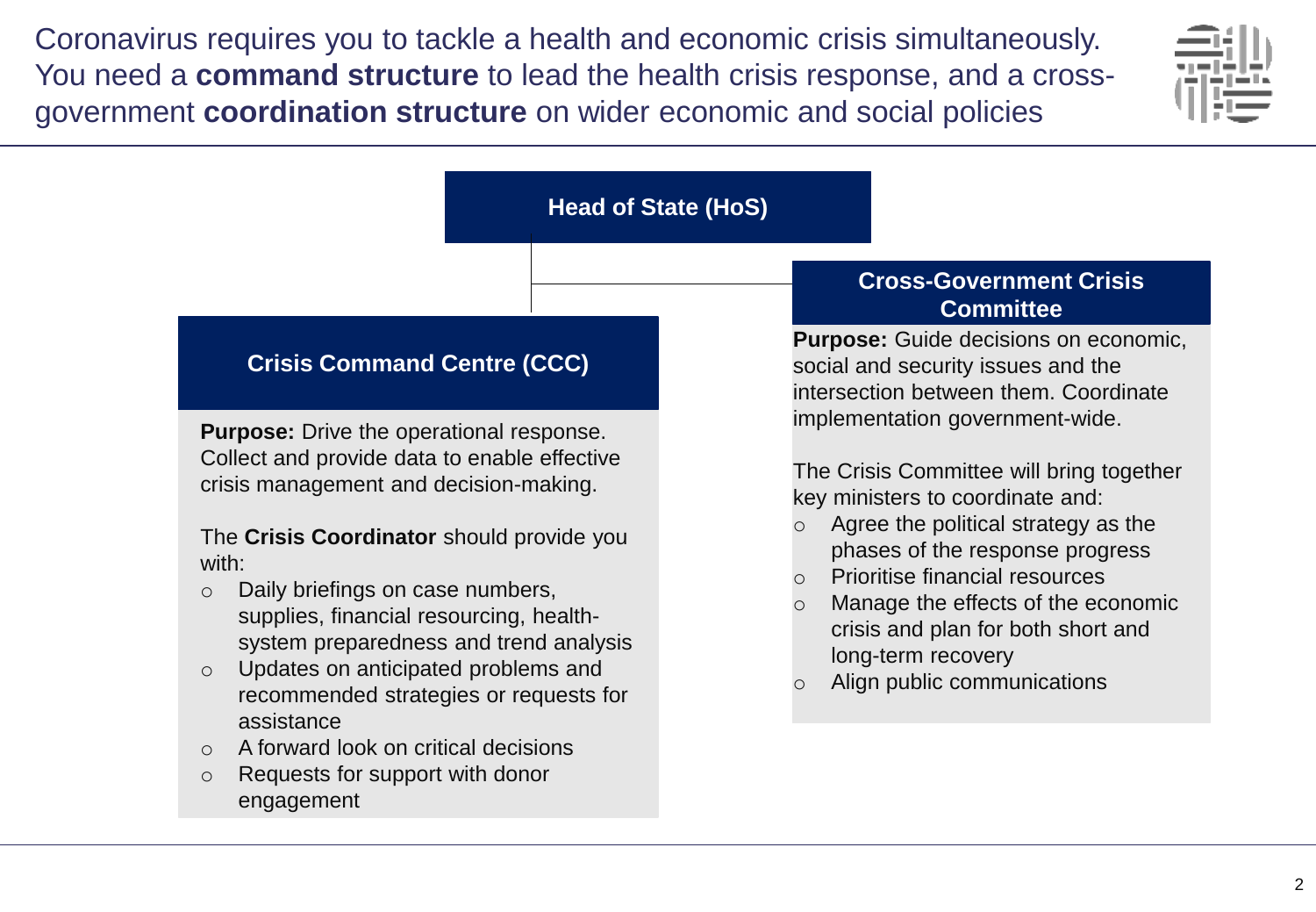Your Crisis Committee should bring together a small group of key Ministers to coordinate and activate wider elements of the national response





You only need a small cast of regular attendees. Other ministers and heads of international agencies can be called as needed. The head of the Crisis Command Centre should attend, to brief in and coordinate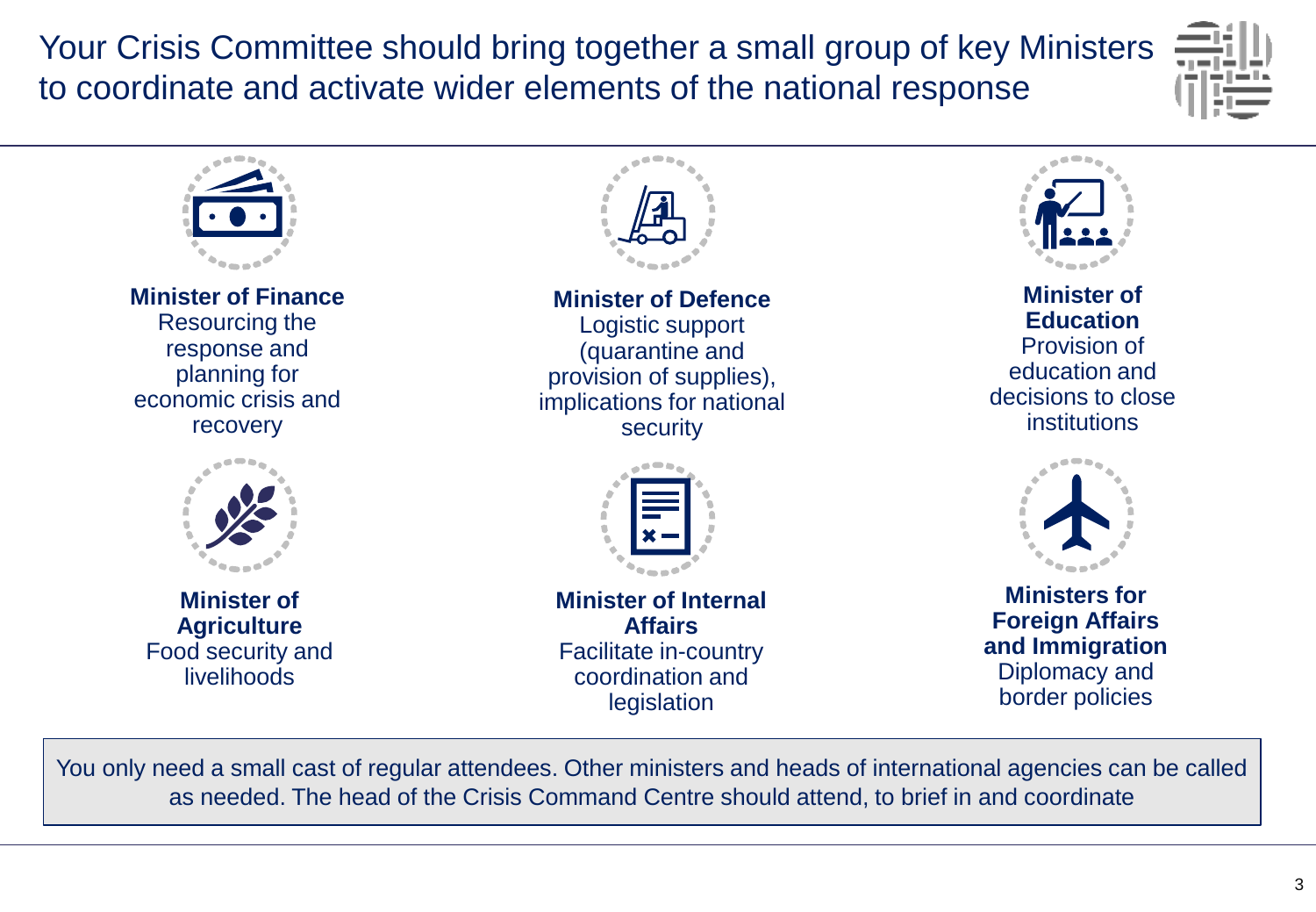For a complex crisis such as Covid-19, you need a standalone structure, a command-and-control culture, and a capable coordinator with a direct line to the head of state